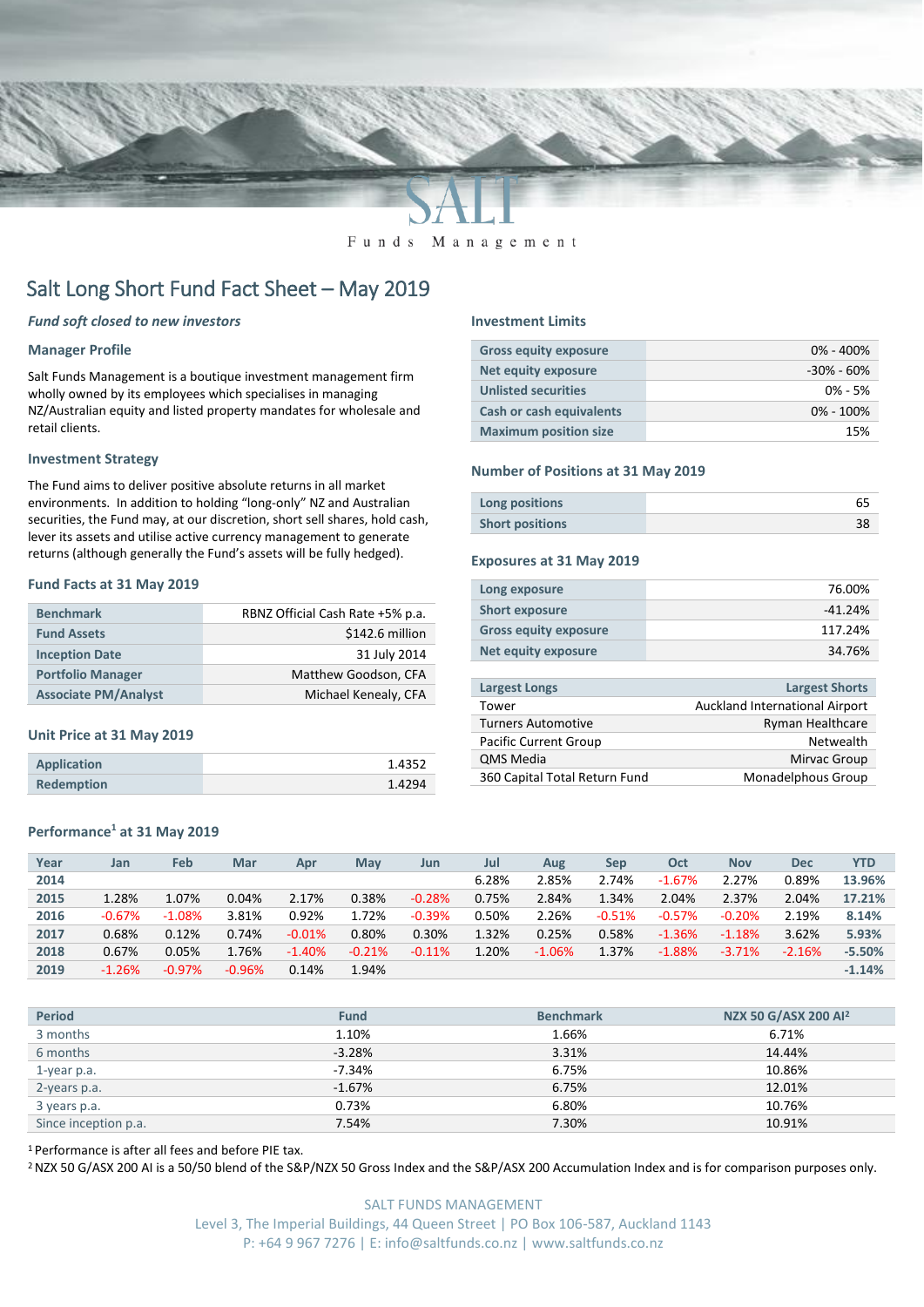Funds Management

# **Country Allocation at 31 May 2019 (Gross Equity Exposure) May 2019 Individual Stock Contribution**



# **Fund Commentary**

Dear Fellow Investor,

The Fund delivered a strong return of +1.94% after all fees and expenses during the month of May as some of the key factors driving markets began to change. Encouragingly, while the Fund held its own on the sizeable up days, we also delivered positive returns on the handful of days that saw selloffs. In addition, we added value from both the long side and the short side. This is reminiscent of the good old days pre-October 2018 when we delivered positive quarters for four and a half years in a row.

Since inception on 30 June 2014, the Fund has now returned +42.9% after all fees and expenses, with thirty-five of the fiftyeight months having had positive returns. Our volatility remains well below long-only funds and our correlation to the market remains zero. After a tough two quarters to end-March when the most expensive stocks sharply outperformed, markets are changing again and it is most satisfying to return to form. The Fund provides a true alternative to derisory bond yields and equities that are at mind-blowing multiples, especially when markets in Australia and NZ carry considerable earnings risk.

Australian equities returned 1.7% during the month as they jumped on an unexpected victory by the Liberal-National Coalition, while the NZ market rose by a mere 1.0% as the RBNZ succumbed to the rate-cutting mania infecting central banks around the world. More on this shortly. These moves defied global weakness which was led by the -6.6% S&P500 Index decline as the prospect of a US/China trade war suddenly became very real. The MSCI World Index fell by -5.8%.

Year-ahead earnings forecasts for NZ were cut during the month and with the market rising, the PE multiple expanded yet further from 28.5x to 29.4x. The decline in bond yields from 1.91% to 1.74% forced ever more investors into equities in a risky search for yield. One day, volatility will return and those owning shares for

# Salt Long Short Fund Fact Sheet May 2019 Page 2 of 5



the wrong reasons will be reminded of the different risk attributes that different asset classes carry. The chart below puts valuations in perspective.



Australia is experiencing a similar story although their headline metrics are disguised by the low multiples attached to the banks and to the very large iron ore companies due to what may prove a temporary surge in earnings. Using Macquarie data for the S&P/ASX 200 Industrials ex financials/property, Jun18 year EPS growth was +1.2%, Jun19 is now forecast to be +0.0%, Jun20 will apparently be +9.5% and Jun21 +8.5%. Spot the anomaly? Investors and sell-side analysts are chasing equities based on a very low bond yield denominator but seem blissfully unaware that the reasons for low bond yields mean that the earnings growth numerator will also be far lower than normal. There are plenty of downgrades to come.

The period from October through March had been very difficult for the Fund as high beta, high multiple stocks outperformed strongly in both the December quarter sell-off and then the March quarter surge. We were slapped on both sides of the cheek. A fascinating piece from Goldman Sachs examined the performance of GASP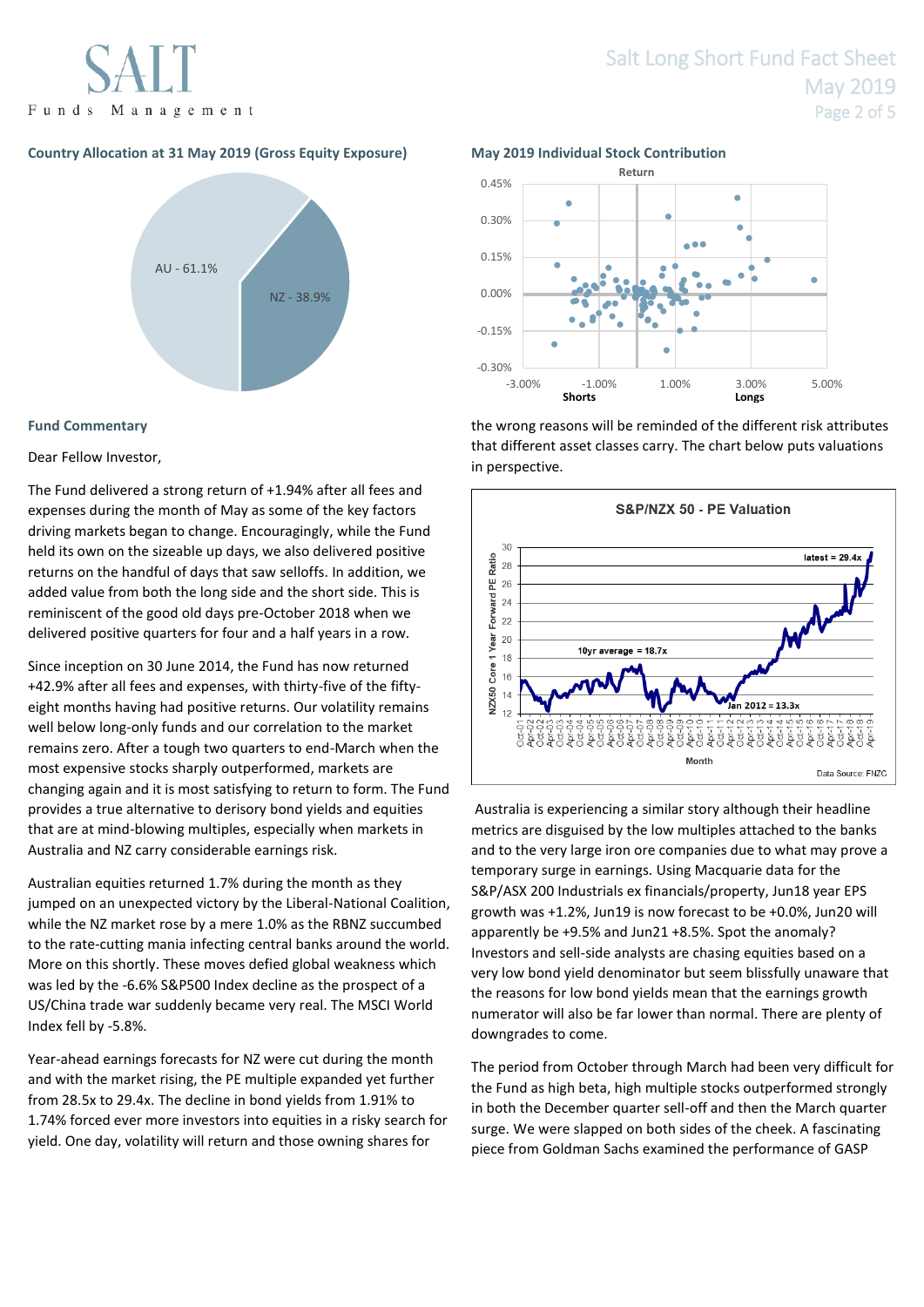



(Growth at Stretched Prices) stocks in Australia and concluded that it has the most expensive high PE firms in the world.

Defining "high growth" companies as those which are forecast to grow EPS by >20% over the next three years, Goldman Sachs found that the average such Australian stock rose by a staggering 62% over the year to April and outperformed the average stock globally by 61%. Anecdotally, we have seen a flood of money out of valueoriented funds into the wild-eyed revenue growth brigade and they have invested it as if it's 1999 all over again.

This Australian outperformance saw the median PE of high growth companies hit 38.9x at end-April versus 31.5x for the USA and a global average of 23.5x. Bond yields don't explain the anomaly as Australia has higher multiples than markets that have negative yields, while there is no "stock shortage", with there being a similar proportion of such stocks in Australia as offshore.

An example of the mania in Australia came with the listing of Life 360 (360.ASX), which had a day one pop from \$4.79 to \$5.31 to give a market cap of \$764m on \$59m of annualised monthly revenue and losses for years into the future. Just as the Uber and Lyft IPO's were flops, the fact that 360 subsequently closed the month at \$3.95 does suggest that the market is beginning to take some sanity pills and that is certainly what the Fund experienced with some of its shorts in this segment finally beginning to work.

JP Morgan looked at the same phenomenon and split the Australian market into a group of "traditional" high PE, high growth stocks and a "new wave" of what they term hyper-PE contenders. Their high PE cohort has underperformed by 3% yearto-date, while the hyper PE stocks have outperformed by a staggering 54%. Within this group of bubble stocks, we are short Netwealth and Hub24 (margin risks and risk to wide cash margins), IDP Education (Chinese student numbers are going backwards), Technology One (their accounting policies strike us as rather aggressive) and Wisetech (dominant cargo software player but numerous acquisitions obscure tepid organic growth and their closed loop system is not liked by clients and is at odds with a world of open API's).

The small NZ market is often driven by single-stock factors but our observation is that NZ peers have the same anomalous valuation multiples as Australia without even having the growth. Stand-out examples include Auckland International Airport on 38.5x Jun19 for 1% growth in Jun20 and perhaps 9% in Jun21; Fisher & Paykel Healthcare on 36x Mar20 for 16% and 13% growth thereafter; Vista on 50x Dec20 for 18% growth thereafter; while A2 Milk looks positively cheap with its Jun19 PE of a mere 40x delivering 31% and 25% growth in the two years following. What seems clear is that if you want strong earnings growth at a share price that does not cross the boundaries of sanity, forget about Australia/NZ and go global.

As mentioned earlier, the RBNZ joined the global rate cutting party during the month although at least we still have a positive yield of 1.5% at the short end and we haven't quite flipped over into a negative yield curve unlike many other markets around the world. We couldn't resist printing the chart below from the Financial Times which puts some perspective around central bank policies.



We have seen world wars, revolutions, civil wars, the Great Depression of the 1930's, the Long Depression and outright deflation of the 1870s-1890s, the Global Financial Crisis of 2008/09 and yet apparently the world today is experiencing a far greater deflationary threat than any of those faced in the last three centuries. Gosh things are bad.

An alternative explanation is that central banks may be mistaken in their pursuit of a 2% inflation goal that they have little ability to bring about. Japan has tried for decades and failed, while the case has never been convincingly made for why 2% inflation rather than say 1% or 1.5% inflation is required. It is not a matter of whether central bank policies make any sense but really only a matter of how they will eventually end. As Martin Wolf put it in the FT when he quoted Robert Frost during the month; *"some say the world will end in fire some say in ice."*

In other words, will it be the "fire" of an outbreak of price inflation when wage inflation from tight labour markets finally feeds through or will it be the "ice" of a deflationary bust as all of those geared-up companies, consumers and asset markets falter as earnings growth turns into deflationary contraction and the real value of a fixed amount of debt rises.

There are many arguments for a world that ends in "ice" and they were nicely summed up in a Deutsche Bank piece late in the month. Yield curves are flattening and inverting everywhere; previous equity market peaks in 1990, 2000 and 2007 occurred around the peak of yield curve inversion; implied inflation break evens are falling; canaries in the coal mine such as semi-conductor sales and South Korean exports are falling; US durable goods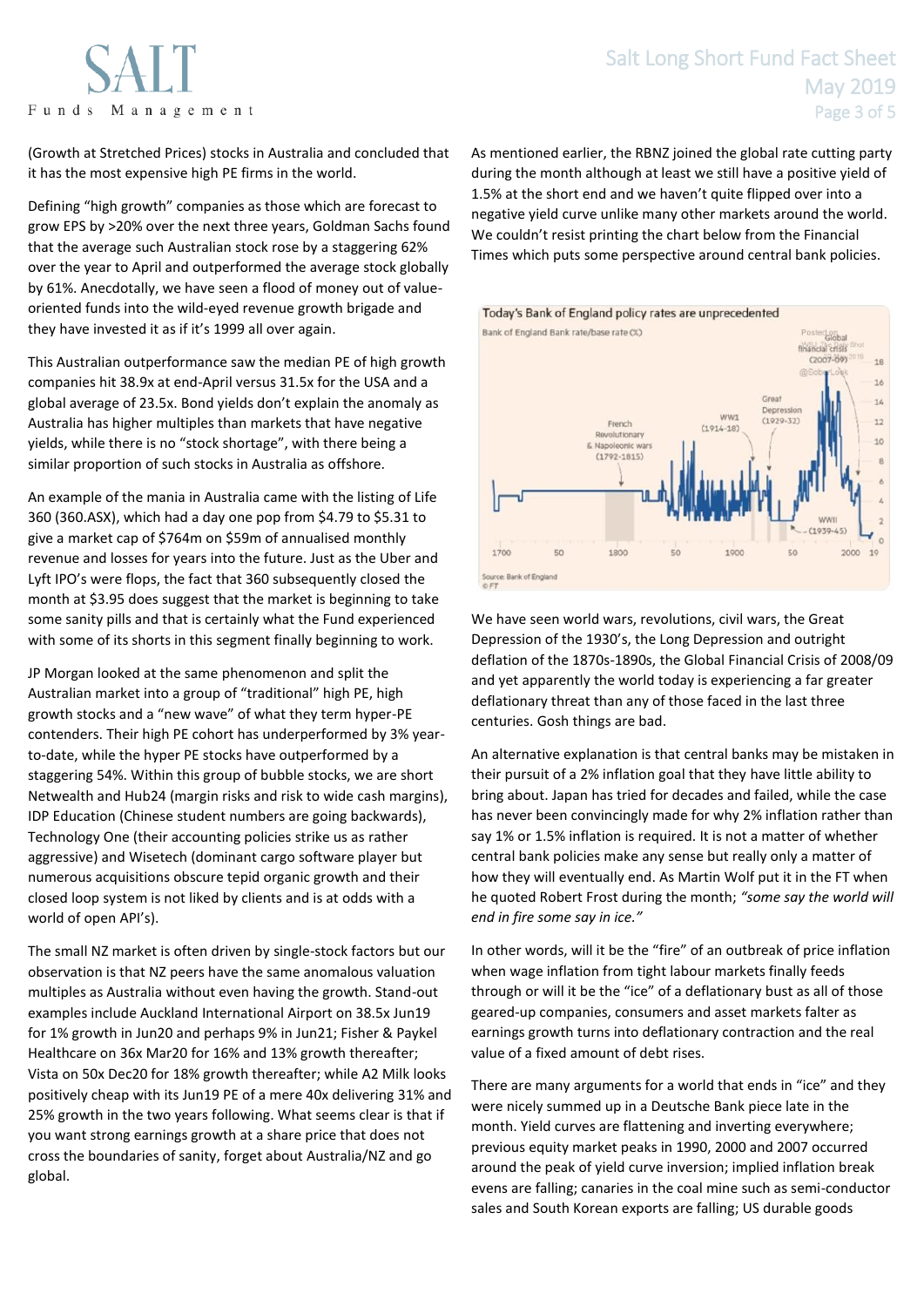

orders growth peaked at +10% but is now 0%; IATA data shows global freight tonne km fell by -4.7% YoY in April and this is backed up by other indices; global earnings estimates are falling; the percentage of US companies listing with negative earnings is greater than in 1999; JP Morgan's global PMI for May fell to a contractionary 49.8 which is the weakest reading since 2012; and global CPI forecasts are falling although the stagflationary impact of tariffs may see this start to change.

A key risk is if a contraction interacts with significant financial leverage to create a debt-deflation trap. One obvious area to watch is China. They have moved from a current account surplus to a deficit, which combined with total debt levels greater than 300% of GDP begs the question of how sustainable the USD currency peg will prove under the pressure of trade wars.

A possible canary came when the Chinese regulator stepped in and took control of Baoshan Bank which has approximately US\$80bn in assets, while the auditor, E&Y resigned from the Bank of Jiangsu (US\$105bn assets) as they couldn't provide documents confirming that the bank's clients could service their loans or were using them for the purposes intended. Whether these issues turn out to be mere blips or portents of something much more dire remains to be seen but remember how the failure of New Century Finance Corp in April 2007 didn't initially raise too many eyebrows.

The arguments for the world ending in "fire" are sparser and centre on labour cost inflation, the lagged impact of previously strong oil prices, the stagflationary impact of tariffs and extremely loose monetary settings eventually leading to inflation in price indices as well as just asset indices. Goldman Sachs estimates that the impact of full implementation of the proposed tariffs would see a peak impact on US CPI of +1.2%.

A final more sardonic contrarian argument for "fire" is that Bloomberg magazine ran a headline article during the month titled, "Is Inflation Dead". As pointed out by several commentators, previous timely headlines included the "The Death Of Equities" by Businessweek at the trough in August 1979 and my personal favourite from Time magazine in 1974 entitled, "Another Ice Age", with one of the arguments being that low temperatures were due to a build-up of carbon dioxide in the atmosphere!

Pulling all these arguments together, it is clear that central banks will keep to their Sisyphean task of trying to generate 2% inflation but the current evidence suggests a greater chance that the world may end in "ice" rather than "fire". This is a long way from the "goldilocks" state for markets that we wrote about extensively through 2016-18.

We have positioned for this by being net overweight property trusts (typically higher yielding smaller ones that haven't been bid up to ridiculous levels by passive ETF's) and moved from a large short in Spark in the \$4.20s to a large long in the \$3.60 region. Spark's dividend yield is a stand-out relative to its normal

relationship to the gentailers and property trusts and we think its earnings outlook has similar levels of certainty amid increasingly rational competitive behaviour.

Returning to the performance of the Fund in May, the return of +1.94% after fees and expenses marked a very welcome return to form. As one would expect in yet another month of rising markets, our longs added +1.66% but our shorts did extremely well into their headwind and added +0.28%. Our "winners to losers" ratio was a very strong 58% and there was a strong skew to our winners being larger than our losers.

The largest headwind was our sizeable short in Auckland International Airport (AIA, +10.0%) which rallied sharply on the back of what appeared to be a flood of passive buying. It is hard to classify AIA these days. It is not a "yield" name given the derisory 2.6% gross yield. It is not a "growth" stock given it has consensus earnings growth of just 1% in Jun20. It is not an "earnings momentum" name as forecasts are coming under pressure from weakening passenger numbers. The forward PE of 39x puts it some way away from being "value" so all it has left going for it are the intertwined factors of "size" and "price momentum". Interestingly, according to Forsyth Barr definitions, in the year to May the "size" factor delivered a return of 25.7% far in excess of 19.5% for "momentum", while "value" came in at just 4.0% and "growth" at 1.7%. AIA is a classic example of the impact of passive investments on markets. We have been mistaken in shorting AIA too early based on seemingly irrelevant drivers such as the earnings outlook and valuation but as we have seen in the past in this name, when passive is forced to sell, it really is forced to sell.

The second notable headwind was a modest long in Pacific Edge Biotechnology (PEB, -26%) which fell sharply when its result showed no new progress on the two key potential catalysts. These are a local coverage decision from CMS in the US and hard evidence of a deal with Kaiser. The efficacy of PEB's bladder cancer test relative to current best practice has been thoroughly demonstrated in the leading urology journals so we have virtually no doubt they will eventually get there. It is a matter of grinding through the slow-moving wheels of US healthcare bureaucracy. When they do get there, our current DCF valuation is some multiples of the current share price, with the main risk being further dilutive equity issuance along the way.

Other detractors were modest in nature and were led by our moderate long in the high yielding Unibail-Rodamco-Westfield (URW, -11%) which we had taken down from a very large position into prior strength; our mid-sized long in Metlifecare (MET, -10%) which was largely offset by our Ryman (-5%) short; and a small tail of other random moves in various longs and shorts.

The largest positive was our sizeable long in QMS Media (QMS, +15%) which pleasingly reiterated guidance at its AGM. This came despite pressure on the outdoor media sector due to the